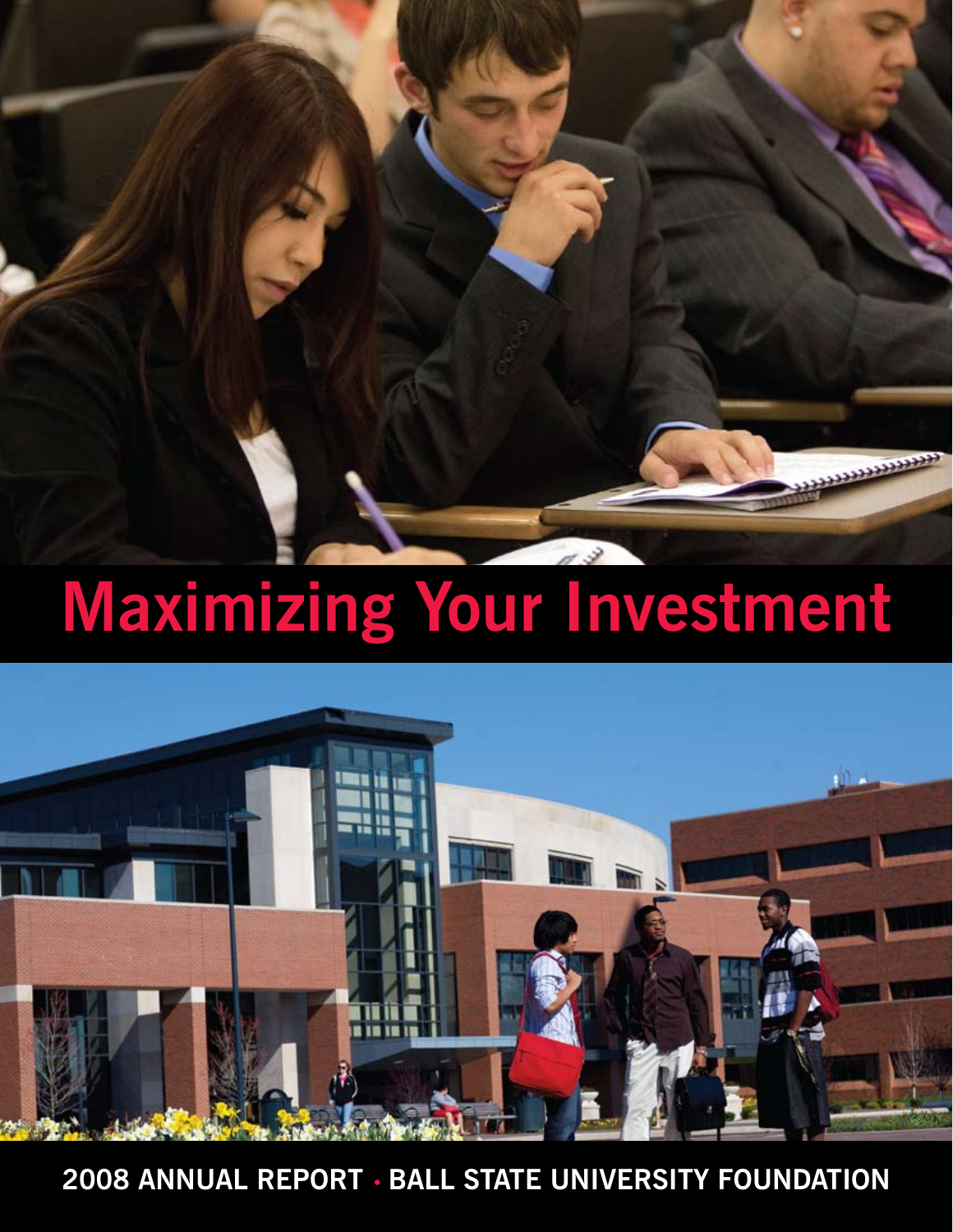## **Maximizing your investment in Ball State**

#### **Dear friends of Ball State University:**

As the university embarks on the Ball State Bold capital campaign with the goal of raising \$200 million by 2011, the Ball State University Foundation will be there every step of the way. Our planning for the campaign began several years ago as we strived to perfect our investment policies and strategies and began investing in enhanced staff resources.

We know alumni and friends will embrace Ball State's exciting future and the Ball State Bold campaign, and we are ready. We are prepared to maximize these gifts so that the needs of today and future generations are balanced and optimized. The campaign initiatives have been crafted with great care. The use of these funds will span decades, and our goal is to perpetuate the impact of the Ball State experience through prudent, risk-weighted investment strategies.



We are a national leader among our peers in the sophistication of our investment process. This fiscal year, we were named the Small Nonprofit of the Year by *Foundation and Endowment Money Management*. This recognition noted our advanced use of direct hedge fund investments.

Through the diligent work of our Investment Committee, foundation staff, and consultant Hammond Associates, we have exceeded target returns on a one-, three-, and five-year basis. With a five-year average annual return of 12.6 percent, we exceeded the Standard & Poor's 500 Index return of 7.6 percent. Even in the challenging investment environment of fiscal year 2008, our one-year return exceeded the S&P 500 by a noteworthy 1,200 basis points.

We expect to be a top performer in investment returns, and we work purposefully to assure our students benefit as fully as possible from the generous gifts of our alumni and friends. In fiscal year 2008, we took a significant action in hiring our first ever chief investment officer (CIO). Tom Heck, formerly vice president of operations and treasurer, was selected as our new CIO and will devote his talents to the management of our investment portfolio. This is a meaningful

achievement of a key strategic goal, and we are confident our long-term investment returns and risk management will be enhanced by this commitment.

Examining exactly how we maximize donor funds, this year's annual report focuses on our investment policy—our governance, asset allocation, and performance. The university support section provides an overview on our ultimate mission: to support the continuing development of Ball State University.

We thank each one of our alumni and friends for boldly supporting the future of Ball State. Our board and staff are committed to maximizing your investment.

Anthony L. Schneider Chairman, Board of Directors Ball State University Foundation

avid W. Bahlman

David W. Bahlmann President and CEO Ball State University Foundation

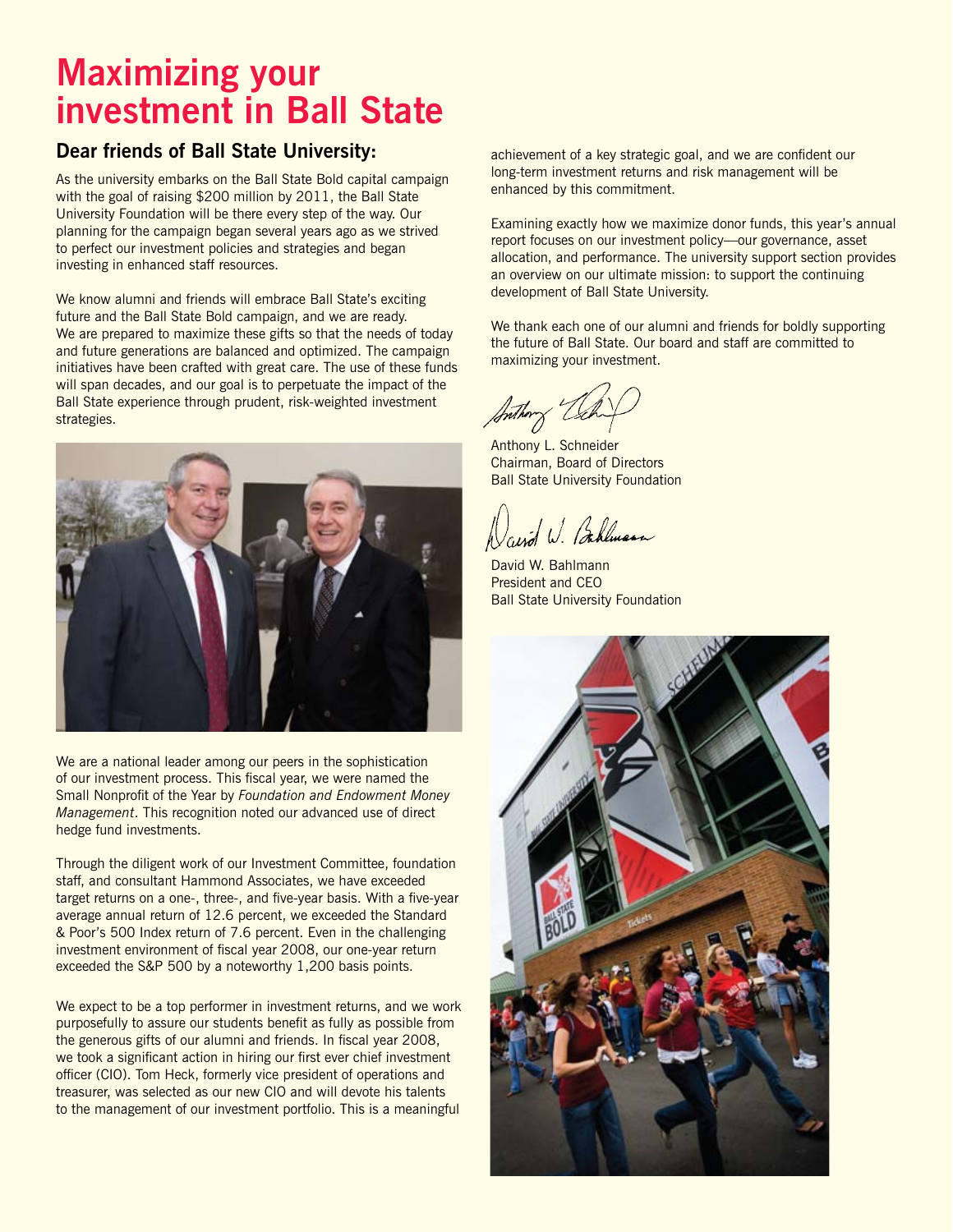

*"Our friends and alumni should know that funds entrusted to our care are ascribed to a thoughtfully crafted investment strategy defined to maximize sustainable support of Ball State."* 

 *—Anthony L. Schneider, chairman, Ball State University Board of Directors*



## **Governance**

At the heart of the governing process is the investment policy statement which defines investment objectives, responsibilities, and policies. Under the guidance of Chairman J. Richard Emens, the 15-person Investment Committee:

- directs how our investments will be managed
- makes asset allocation decisions and direct investments
- selects investment managers
- reviews the investment portfolio performance
- provides periodic reports to the board on investment operations and results.

The target long-term investment return for the portfolio is 9 percent, to achieve the spending rate objective, to pay investment expenses, and to preserve the real (inflation-adjusted) value of investment assets:

| Investment Return Goal      | 9.0 percent    |
|-----------------------------|----------------|
| Expenses and Administration | $-1.5$ percent |
| Inflation                   | -2.5 percent   |
| Spending Rate               | 5.0 percent    |
|                             |                |

We periodically review and adjust the spending rate based on cumulative performance and long-term outlooks. The spending rate for fiscal year 2008 was 5 percent but has been lowered to 4.5 percent for fiscal year 2009.



#### **Investment Returns and Spending Rates FY 1993‐2008**





#### **The Role of Staff**

portfolio performance against long-term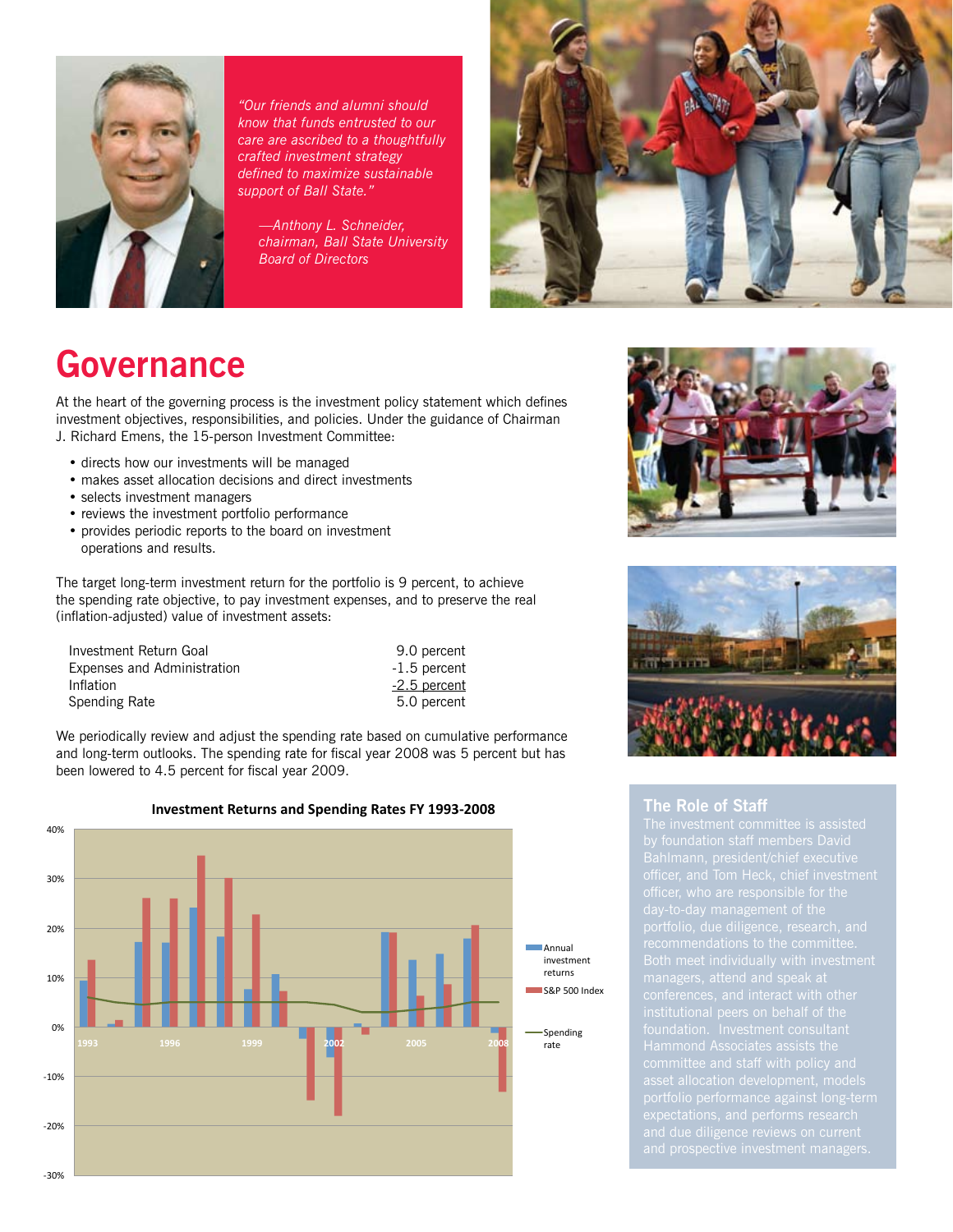

*"We use more than 50 investment managers to employ varying types of skills in different sectors of the financial markets. The result: a diversification in sources of risk and return."*

 *—Tom Heck, CIO, Ball State University Foundation*

## **Asset Allocation**

Our investment goal is to achieve a rate of return sufficient to provide a perpetual stream of financial support to Ball State while preserving the real value of our assets. To accomplish this goal, we are invested in a highly diversified portfolio of both traditional investments (equities and fixed income) and alternative investments.

In 2004, concerned about the outlook for traditional investments, the Investment Committee adopted an asset allocation composed significantly of alternative investments:

- Private equities, including buyouts and venture capital, enhance long-term return over traditional equities.
- Real assets, such as real estate, natural resources, and commodities, serve as a hedge against inflation.
- Hedge funds defensively reduce risk and protect capital in volatile markets.

Our hedge fund portfolio has been constructed so that its investments are diversified among themselves, and as a whole, whave been successful at being diversified within the entire portfolio.

We estimate that this asset allocation will achieve an average annual investment return over the next 10 years of 9 percent with a one-year standard deviation of 11.6 percent. Even in these turbulent market times, the defensive portions of this diverse asset allocation are helping to preserve the value of our current portfolio.





#### **Why are we invested in hedge funds?**



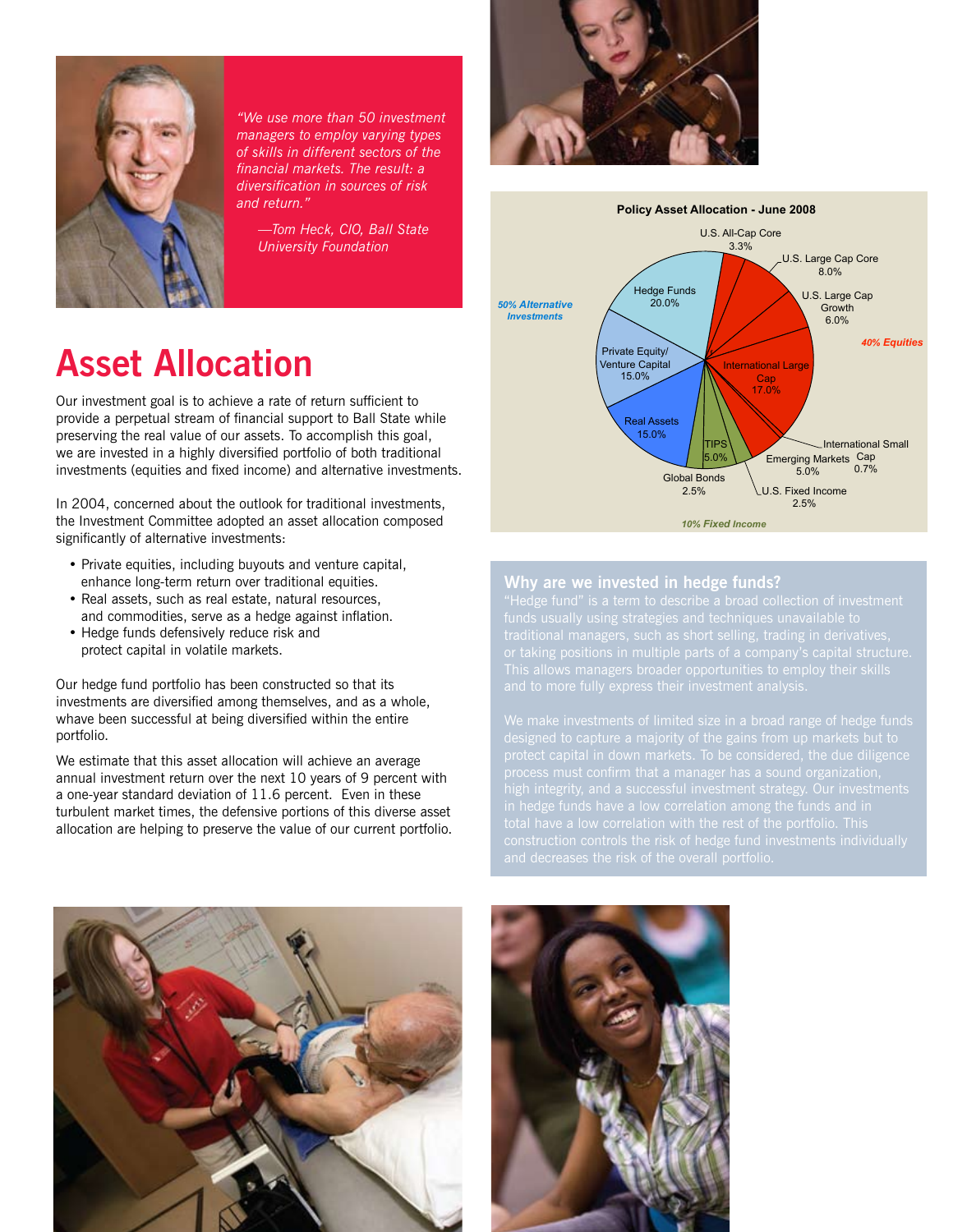

*"The work of the board's Investment Committee, along with consultant Hammond Associates, and foundation staff has achieved outstanding investment returns over the years. This group has worked diligently in formulating an investment strategy that is expected to grant us future relative rewards, even if we have less favorable markets."* 

 *—J. Richard Emens, chairman, foundation investment committee* 



## **Performance**

We have realized exceptional investment performance with a 5-year average annual return of 12.6 percent compared to the S&P 500 return of 7.6 percent. The most recent National Association of College and University Business Officers (NACUBO) Endowment Study (June 30, 2007) ranked our five-year return in the  $16<sup>th</sup>$ percentile of reporting peer institutions.



#### **Portfolio Investment Return**

# **CE WAR** *<u>Sections</u>*

#### **NACUBO Endowment Study 2007**

| Number of reporting institutions                                                         | 785                        |                                                   |                                       |
|------------------------------------------------------------------------------------------|----------------------------|---------------------------------------------------|---------------------------------------|
| Ball State University Foundation rank by size                                            | 33rd percentile            |                                                   |                                       |
| Ball State University Foundation percentile rank<br>by average annual investment returns | 1-Year<br>43rd<br>Top Half | 3-Year<br>13 <sub>th</sub><br><b>Top Quartile</b> | 5-Year<br>16th<br><b>Top Quartile</b> |

## **MISSION**+**MOMENTUM**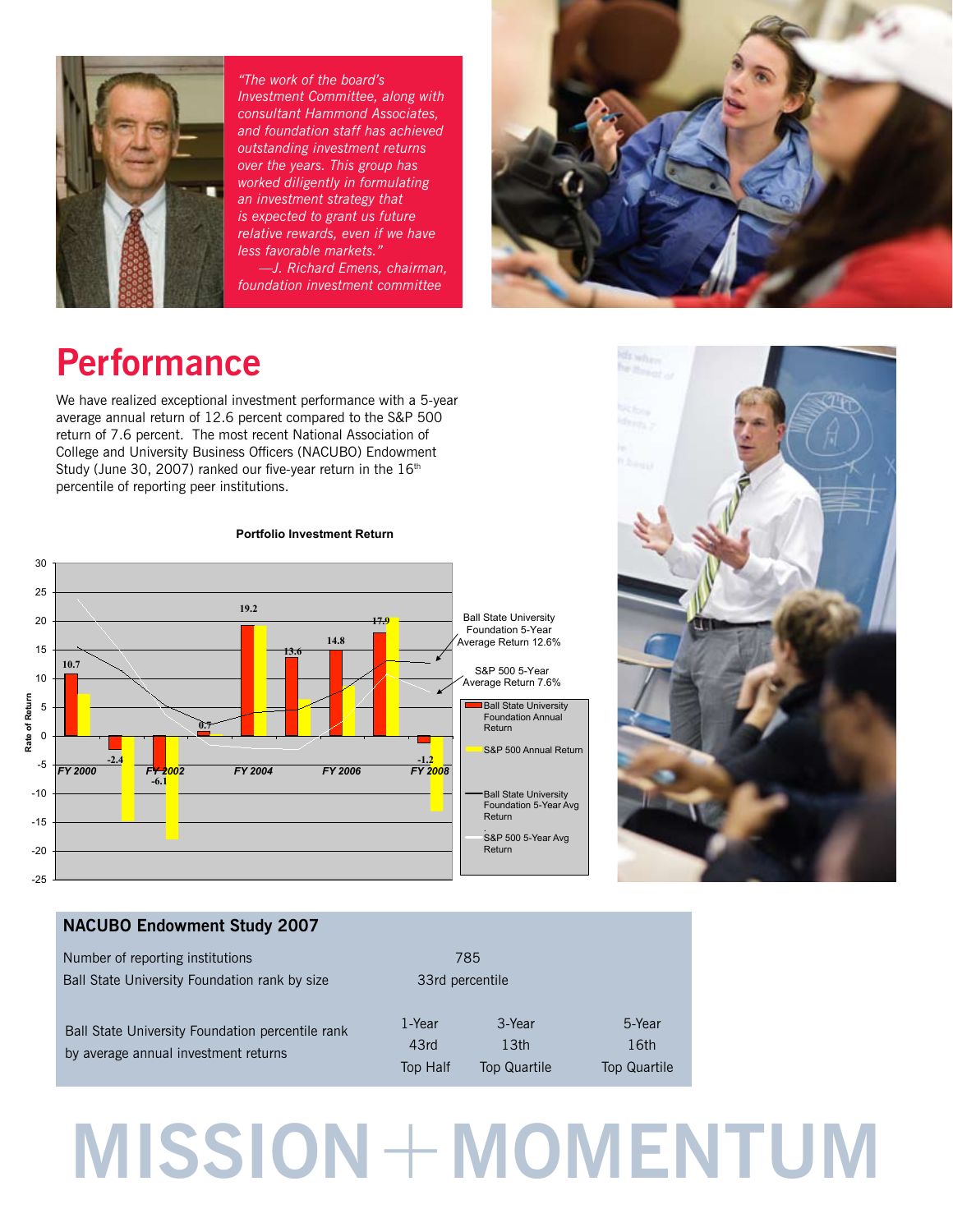

*"The generosity of our alumni and friends, coupled with the foundation's favorable investment returns, has provided the resources needed to become a more distinctive university. We are indebted to these benefactors, whose vision and foresight will enable us to transform student lives for years to come." —Jo Ann M. Gora, president,* 

 *Ball State University*



*Student Managed Investment Fund instructor Manoj Athavale*

## **University Support**

Alumni and friends of Ball State made total contributions of more than \$23 million in fiscal year 2008, bringing the total contributions made to the foundation since 1951 to almost \$332 million. Permanently restricted contributions to endowments this year exceeded \$8.7 million.

Since 1951, the foundation has added more than \$132 million in investment earnings to those contributions, creating a pool of financial support that has provided more than \$234 million for university scholarships, programs, and facilities, with \$26 million added in fiscal year 2008.

The foundation manages the residual assets of \$230 million, representing endowments and available resources for the university and its students. Funds permanently restricted for endowments increased to \$123 million. Of total net assets, 31 percent are designated for scholarships and 25 percent for academic program support. In addition to providing for the financial stability of the foundation and its endowments, unrestricted net assets allow Ball State the flexibility to pursue and support top university priorities. Of the \$29 million in unrestricted net assets, more than \$14 million is designated to supplement various university programs including student recruitment, scholarships, faculty support, and capital projects.

#### **Investing in Immersive Learning**

The foundation has been doing some serious investing in some of the students at Ball State: \$500,000 worth of investments, to be exact. In the fall of 2005, the foundation allocated \$250,000 of its investment portfolio to the Miller College of Business Student Managed Investment Fund (SMIF). A year later, another \$250,000 was added to the fund.

SMIF is a course in the department of finance and insurance in which highly qualified upper classman and graduate students are entrusted to manage and grow part of our investment portfolio. The class enrolls approximately eight to 10 students each semester and is taught by Manoj Athavale and Mark Myring.

The objective of the course is to allow students with interest in investments and portfolio management the opportunity to gain experience managing an actual portfolio.

"The SMIF program helps students convert knowledge into skills as well as in developing a career path," says Athavale, chairperson of the Department of Finance and Insurance.

In addition, the foundation has two interns. The investment intern is given many of the same responsibilities of a true professional, including helping with the foundation's annual audit, recording reports from investment managers, and maintaining an investment tracking database. The accounting intern's responsibilities include assisting with the audit, working on account reconciliations, and taking on other special projects.

"I have gained valuable experience. I've had the opportunity to do things most interns might not have done," says Mike Tester, investment intern.

Accounting intern Jason Lipps agrees.

"This immersive learning experience has allowed me to learn the not-for-profit side of accounting hands-on. I would recommend this program to others."

#### **Designation of Net Assets**

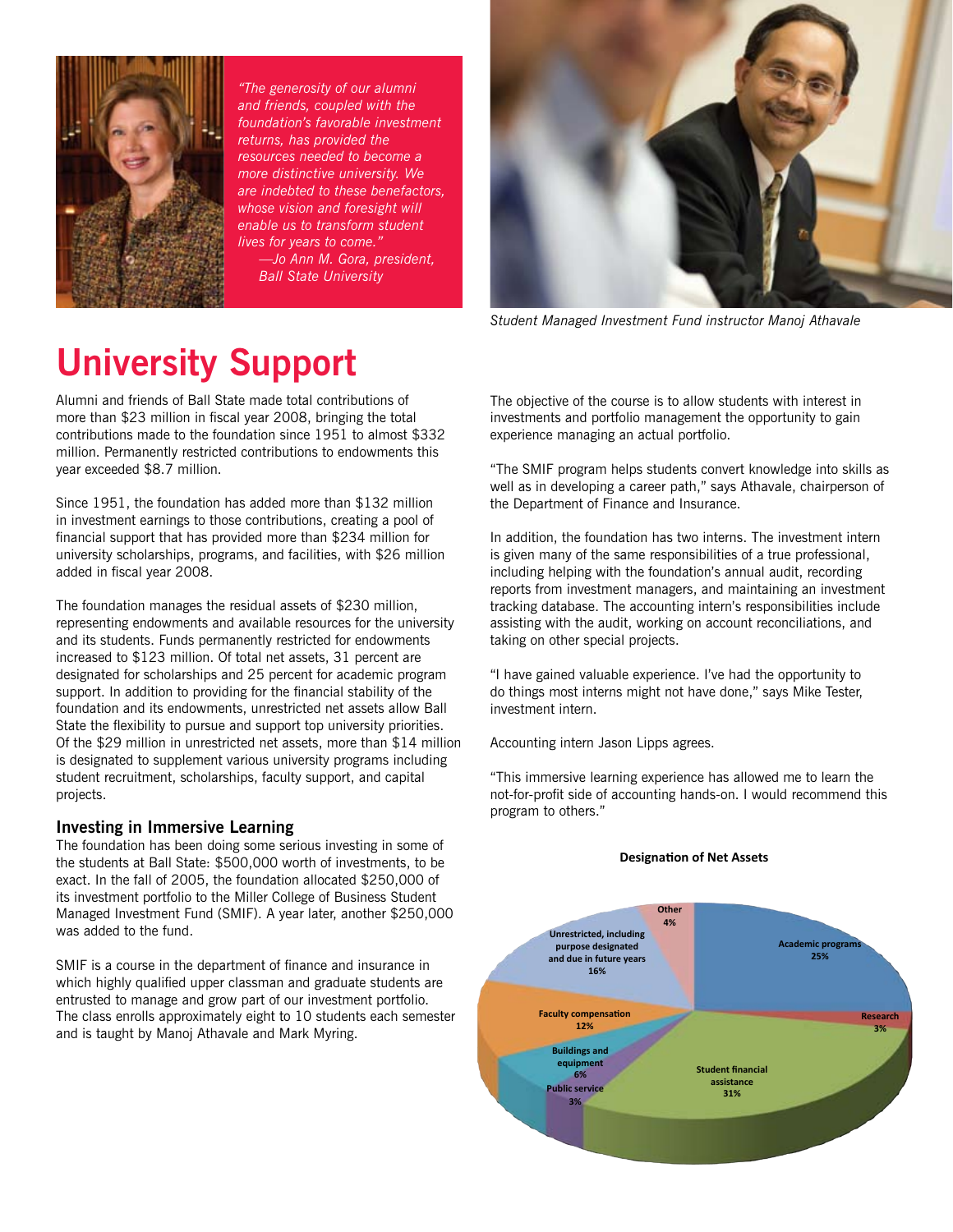



#### **Ball State University Foundation**

P.O. Box 672 Muncie, IN 47308-0672

765-285-8312 Toll-free: 888-235-0058

## **Statement of Financial Activities**

| <b>Unrestricted</b>                                                              | 2008                         | 2007                         |
|----------------------------------------------------------------------------------|------------------------------|------------------------------|
| Revenue, Gains, and Other Support                                                |                              |                              |
| Contributions and promotional activities<br>Investment income, including         | \$1,267,210                  | \$1,160,410                  |
| net realized and unrealized gains                                                | (5,440,392)                  | 21,358,433                   |
| Operating support fees                                                           | 1,013,182                    | 835,044                      |
| Net assets released from restrictions<br>Total revenue, gains, and other support | 13,879,778<br>\$10,718,778   | 14, 121, 672<br>\$37,475,560 |
| <b>Expenses</b>                                                                  |                              |                              |
| University programs, including capital projects                                  | \$24,476,772                 | \$18,223,419                 |
| Management and general                                                           | 1,354,313                    | 2,559,767                    |
| Fundraising                                                                      | 3,554,566<br>29,385,651      | 1,832,009<br>22,615,195      |
| <b>Total expenses</b><br>Change in net assets                                    | (\$18,665,873)               | \$14,860,365                 |
| <b>Temporarily Restricted</b>                                                    |                              |                              |
| Revenue, Gains, and Other Support                                                |                              |                              |
| Contributions                                                                    | \$13,255,764                 | \$4,188,140                  |
| Investment income, including<br>net realized and unrealized gains                | 6,237,149                    | 5,895,989                    |
| Operating support fees                                                           | (168, 740)                   | (192, 418)                   |
| Change in value of split-interest                                                |                              |                              |
| agreements and annuities                                                         | (125, 437)                   | 167,378                      |
| Total revenue, gains, and other support<br>Net assets released from restrictions | 19,198,736<br>(15, 111, 713) | 10,059,089<br>(14, 258, 048) |
| Change in net assets                                                             | \$4,087,023                  | ( \$4,198,959)               |
| <b>Permanently Restricted</b>                                                    |                              |                              |
| Contributions                                                                    | \$8,760,261                  | \$15,270,397                 |
| Investment income, including                                                     |                              |                              |
| net realized and unrealized gains<br>Operating support fees                      | (3, 192, 604)<br>(844, 443)  | 5,726,355<br>(642, 627)      |
| Change in value of split-interest                                                |                              |                              |
| agreements and annuities                                                         | (707, 253)                   | 54,997                       |
| Total revenue, gains, and other support                                          | 4,015,961                    | 20,409,122                   |
| Net assets released from restrictions<br>Change in net assets                    | 1,231,935<br>\$5,247,896     | 136,376<br>\$20,545,498      |
|                                                                                  |                              |                              |

## **Statement of Financial Position**

| <b>Assets</b>                                 | 2008        | 2007        |
|-----------------------------------------------|-------------|-------------|
| Cash and investments in marketable securities | 196,257,748 | 204,725,227 |
| Contributions receivable                      | 21,563,679  | 19,116,806  |
| Beneficial interests in external trusts       | 3,727,629   | 5,717,091   |
| Investments in split-interest agreements      | 2,601,648   | 3,593,698   |
| Property and equipment                        | 4,632,950   | 4,348,252   |
| Other assets                                  | 1,069,205   | 951,352     |
| <b>Total assets</b>                           | 229,852,859 | 238,452,426 |
| <b>Liabilities</b>                            |             |             |
| Accounts payable                              | 10,405,473  | 9,373,748   |
| University grants payable                     | 1,341,508   | 1,341,508   |
| Accrued expenses                              | 34,018      | 317,590     |
| Bond payable                                  | 10,000,000  | 10,000,000  |
| Annuity and trust obligations                 | 2,782,093   | 2,798,860   |
| <b>Total liabilities</b>                      | 24,563,092  | 23,831,706  |
| <b>Net assets</b>                             |             |             |
| Unrestricted                                  | 29,559,890  | 48,225,761  |
| Temporarily restricted                        | 52,682,378  | 48,595,356  |
| Permanently restricted                        | 123,047,499 | 117,799,603 |
| Total net assets                              | 205,289,767 | 214,620,720 |
| Total liabilities and net assets              | 229,852,859 | 238,452,426 |
|                                               |             |             |